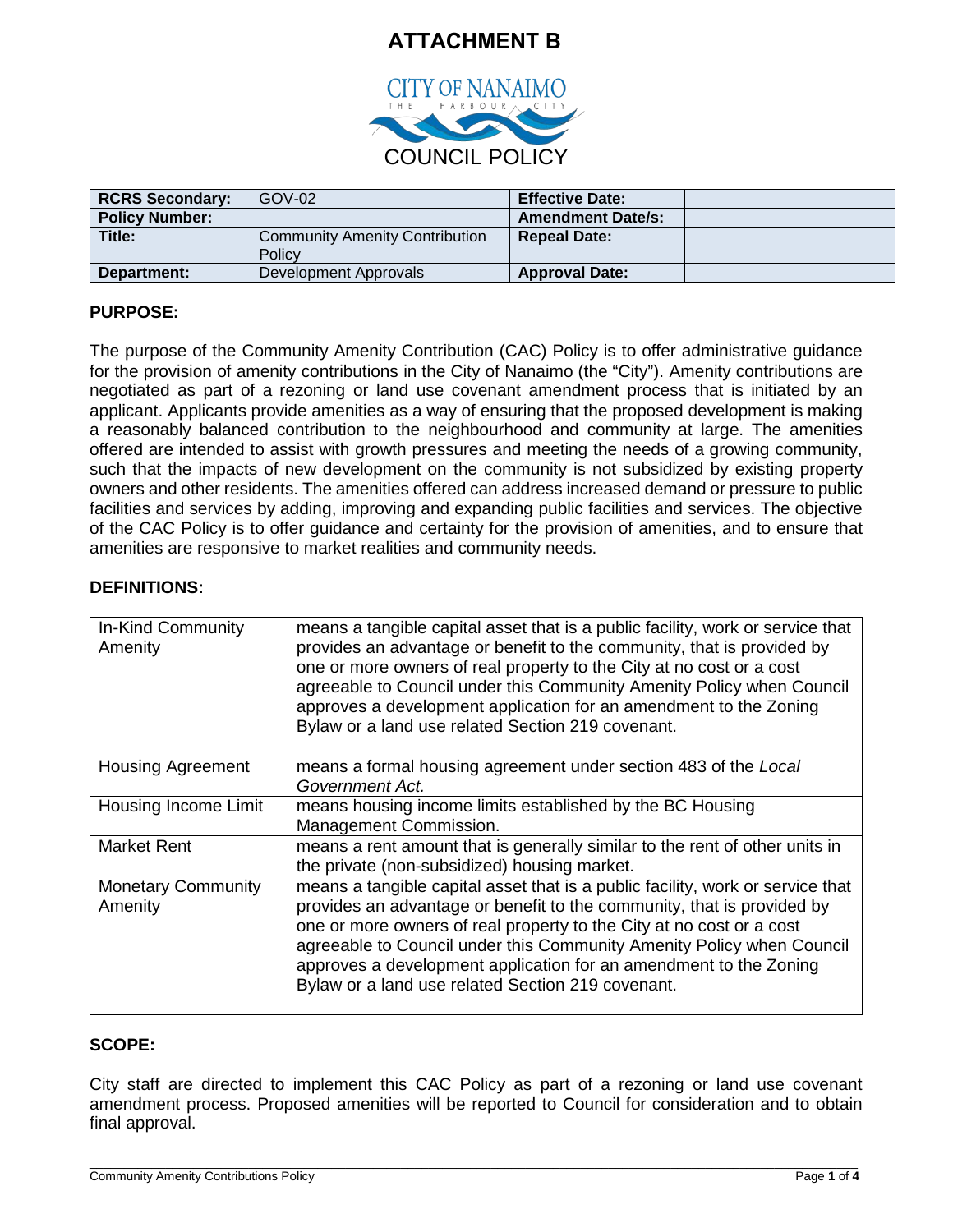## **POLICY:**

The City's Official Community Plan, Neighbourhood Plans, and other policy documents identify the amenities that are desired or needed to accommodate growth in each community. These plans are created with community consultation and will be used as a guide for monetary and in-kind amenity contributions. In addition, the amenities to be accepted by the City shall be:

- i. Growth related, such that there is a proportional and demonstrable link between the amenity and the impacts of new development;
- ii. Consistent with services normally provided by a municipal government;
- iii. A public benefit needed by the community as outlined in a Council adopted policy or plan; and
- iv. Long-term operational viability (that is long-term operating and maintenance costs are supportable by the City).

The amenity negotiation principles are as follows:

- i. New development should make a fair contribution to new community amenity needs to address some of the impacts of growth.
- ii. The amenities offered and accepted will be negotiated between the City and the applicant(s).
- iii. The amenity will be proportional to the impact of development and reasonable, minimizing the impact on project viability, the pace of new development, and on housing affordability.
- iv. A flexible approach will be used in negotiations.

#### In-Kind Community Amenities

The City Council may elect to accept in-kind community amenities that are tangible capital assets (such as parkland, a public pedestrian path or on-site public benefit). In-kind community amenities owned by the City are strongly preferred and are generally subject to the following conditions:

- a. Applicants are responsible for constructing, finishing, furnishing and equipping the in-kind community amenity as well as for payment of all applicable up-front development costs;
- b. The size, location, materials, and design of the in-kind community amenity must be to the satisfaction of the City and in accordance with applicable standards and guidelines; and
- c. The City's future budgets must be able to support the estimated lifecycle costs of operating, maintaining, and repairing the community amenity.

In-kind community amenities that are not owned by the City, may be considered by the City on a caseby-case basis, and will be subject to the following conditions, the in-kind community amenity must:

- a. Provide amenities, programs and services that align with the City's priorities, goals, and services typically offered by the City;
- b. Meet a demonstrated community need;
- c. Be affordable, equitable and accessible to the neighbourhood or general community;
- d. Be secured through legal agreements with the City for ongoing long-term use and availability as if it were a City-owned and operated facility; and
- e. The City will lead the selection of a non-profit operator, if applicable.

The value of the in-kind amenity physically provided shall be generally equivalent to the cash in lieu targets indicated in the Table A. The value calculation of an in-kind provision of an amenity shall be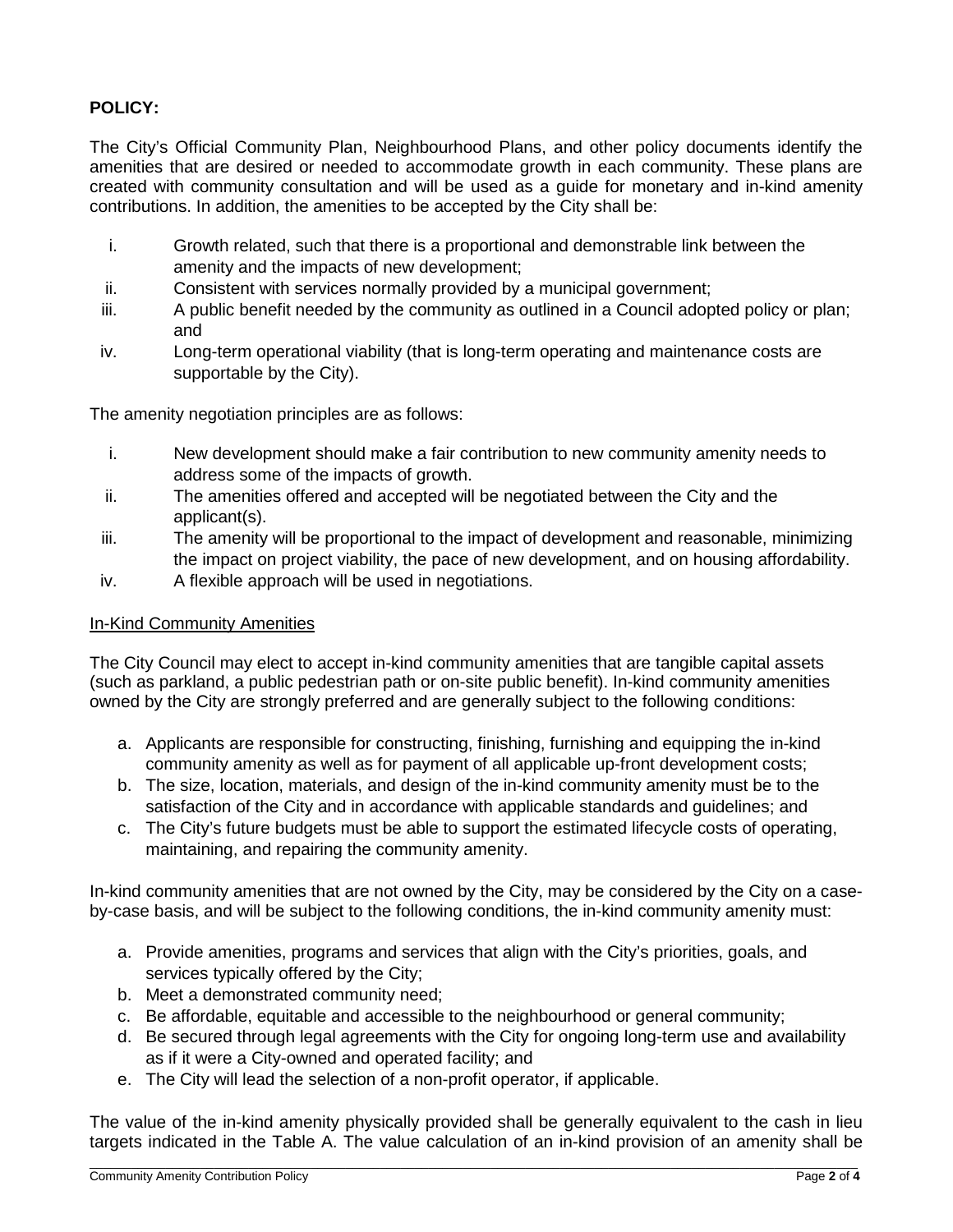undertaken by an appropriate qualified professional with demonstrable experience in the costing of the amenities being valued. Submission of a detailed cost estimate for proposed amenities will be required for City review. As part of any review:

- a. The estimated costs will be based on the physical construction of the amenity that would otherwise be provided.
- b. Materials and labour required to construct the amenities are the only eligible expenses, as opportunity, lost profit, and financing expenses will not be included in any calculation.
- c. At the City's discretion, an appropriate third party professional may be engaged to conduct a peer review of the cost calculations.
- d. The cost of any peer review performed by the City will be funded by the applicant.
- e. The terms of reference and the cost of the peer review will be agreed to by the City and the applicant prior to the review being undertaken.
- f. The peer review report will be made available to the applicant.

Park dedications required by the subdivision process shall not be included in any proposed park community amenity. Also, active transportation improvements proposed as amenities outlined in this Policy must not replace frontage or other off-site improvements required under City bylaws or as designated as Development Cost Charge works. Improvements required by bylaw or that are necessary to facilitate development or provide connections to the subject site are not community amenities and will only be considered when they are in excess of what is required by bylaw or to serve the site.

## **Monetary Community Amenities**

Monetary community amenities are a form of public benefit where money is provided by an applicant in-lieu of providing land or capital assets. Table A outlines the minimum monetary CAC rates that will be used in negotiations between the City and the applicant when additional development rights are requested. The CAC rate is applied to all of the residential dwelling units and/or the total gross floor area in the development, and not the increase in development rights.

|                                                                       | CAC Rate (commencing January 1, 2022)                                                                                   |  |
|-----------------------------------------------------------------------|-------------------------------------------------------------------------------------------------------------------------|--|
| <b>Single Residential Dwelling</b>                                    | \$2,500 per dwelling                                                                                                    |  |
| Townhouse Residential Dwelling and<br><b>Multiple Family Dwelling</b> | \$30 per m <sup>2</sup> of Gross Floor Area (excluding<br>underground parking areas) as defined by the<br>Zoning Bylaw. |  |
| Commercial and Industrial                                             | \$34 per m <sup>2</sup> of Gross Floor Area (excluding<br>underground parking areas) as defined by the<br>Zoning Bylaw. |  |
| <b>Cannabis Retail Store and</b><br><b>Liquor Retail Store</b>        | \$10,000 per store                                                                                                      |  |
| <b>Student Housing</b>                                                | \$1000 per bed                                                                                                          |  |

## Table A: CAC Rates

#### Affordable Housing Considerations

The City's 'Affordable Housing Strategy' provides guidance to ensure that Nanaimo residents have access to a diversity of housing options that are safe, stable, appropriate and affordable. To support this vision the following considerations will apply to CAC negotiations: